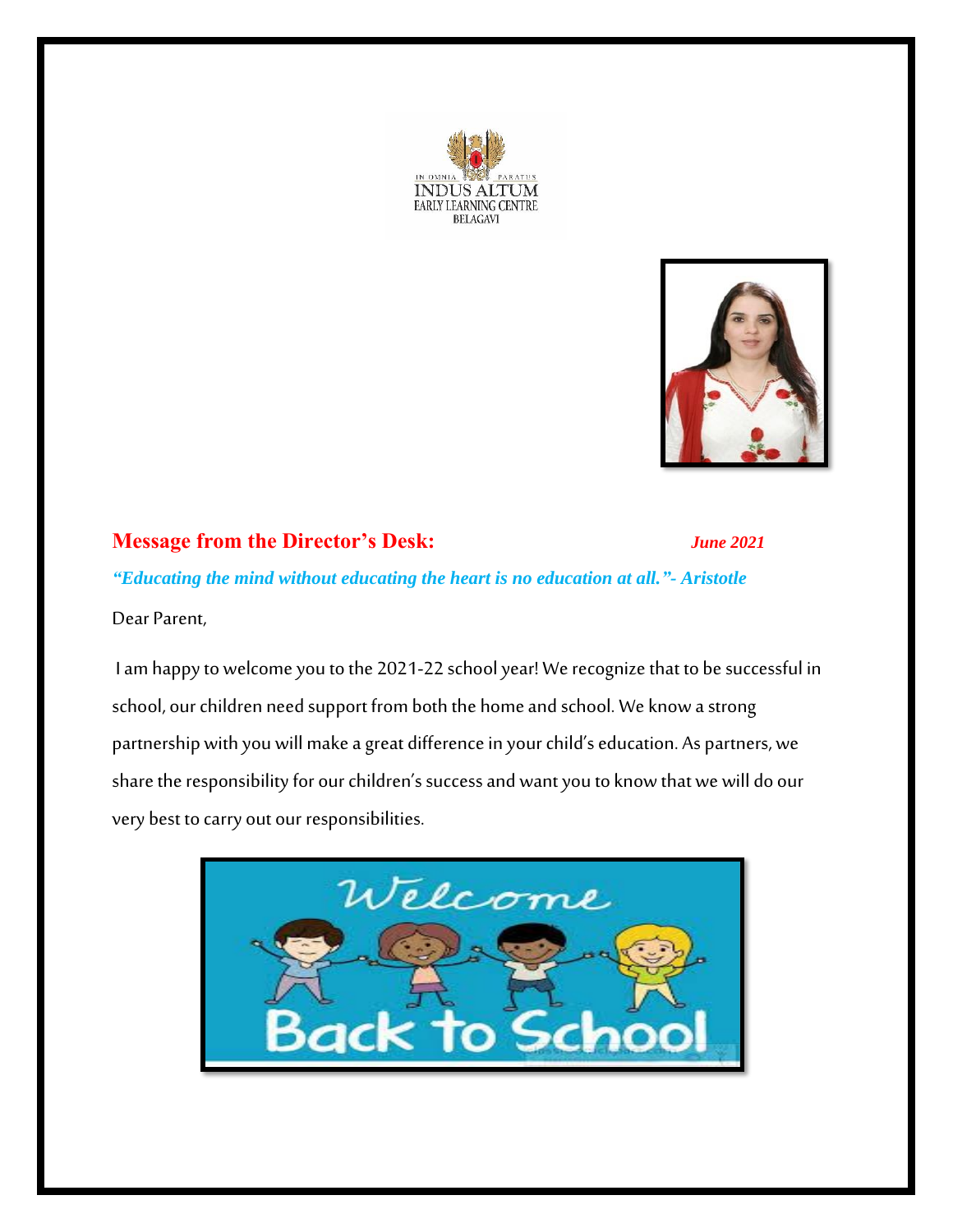In education, research has shown that teaching quality and school leadership are the most important factors in raising student achievement. Professional development is also the only way educators can learn so that they can better their performance and raise student achievement. The IAELC Team was back from their summer break on 2<sup>nd</sup> June, 21 and since then they have been having enriching professional development sessions along with the Indus Altum International School Team. The entire month of June, the Team is going to have lifelong learning experiences through the professional Development Modules.



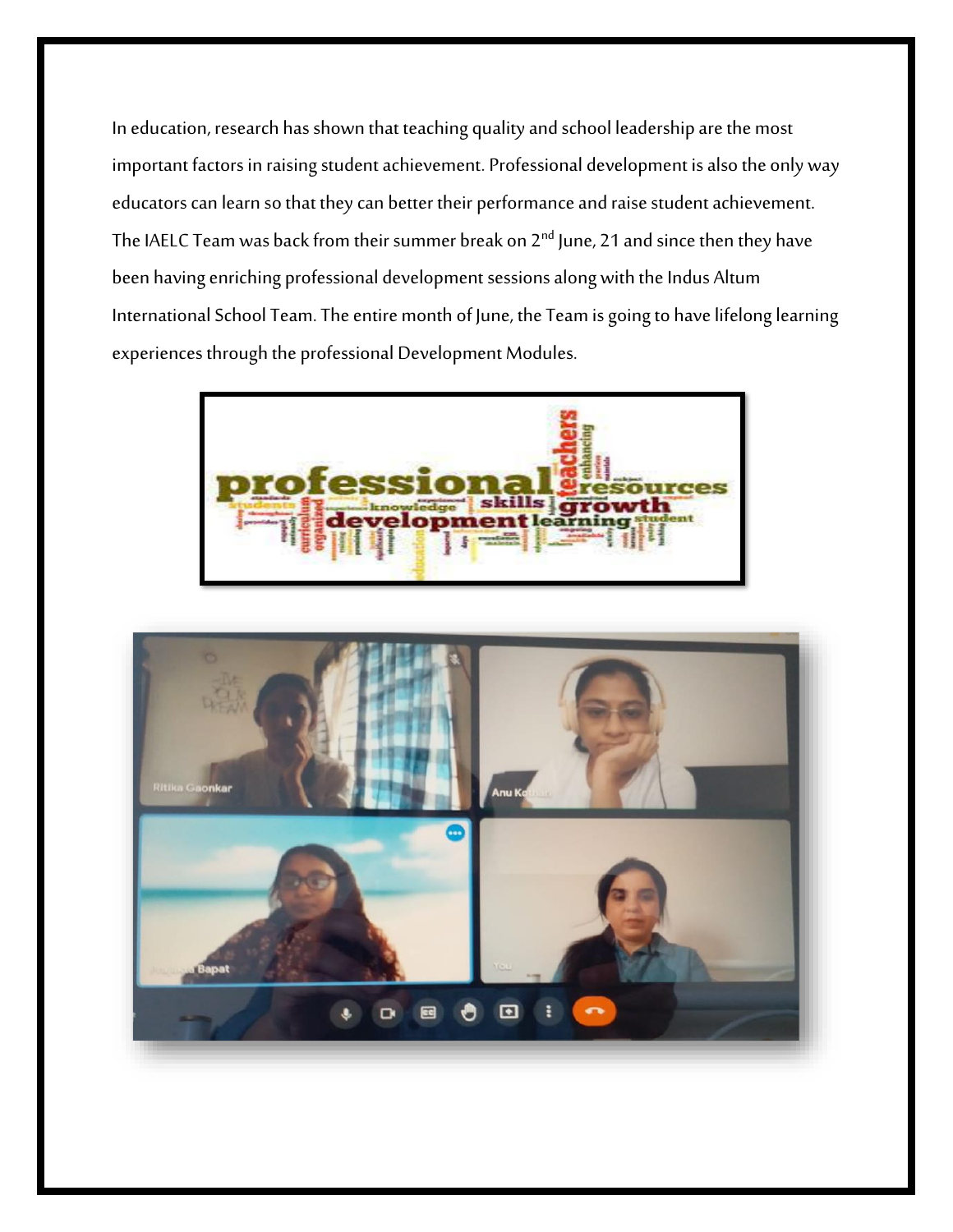

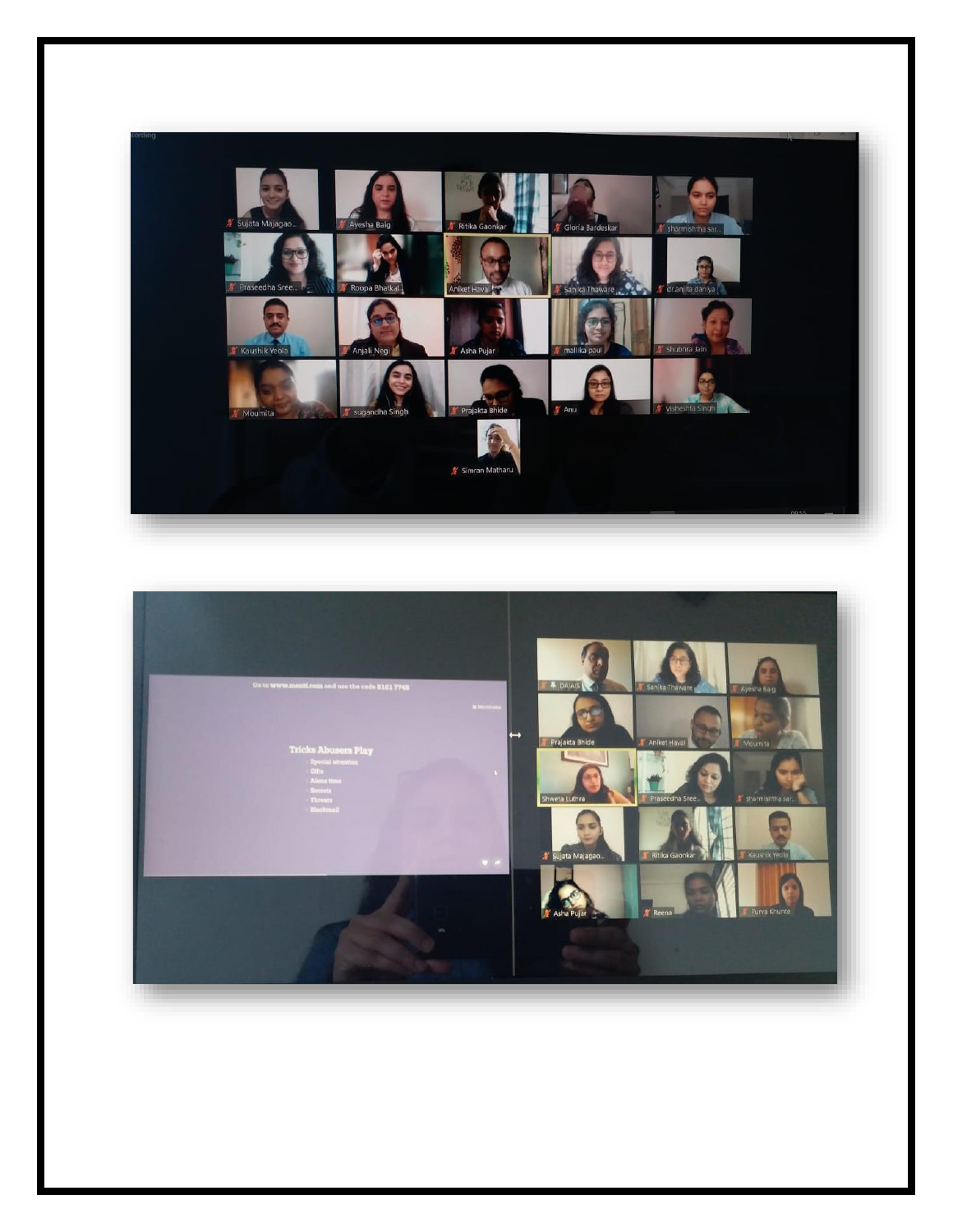## Meaning to work comes out of<br>PURPOSE



As we re-open the IAELC online school on the 15<sup>th</sup> of June, all grades will begin with a 3 weeks Bridge Course. The teachers will help children revisit concepts taught in the previous grade. This will help the teachers to assess the prior knowledge that the children possess. We call this the 'Entry Level Assessment' which will be in the form of worksheets. Like last year, every Friday the Teachers will be emailing you the 'Weekly Transaction Report (WTR)' which will give you an idea of the schedule of the coming week and the resources that need to be arranged for your child.The learning platform for the children for this year will be MS Teams. We have created a new email address for the children with the 'iais.in' domain name. We will be blocking all email ids of children that we created last year.